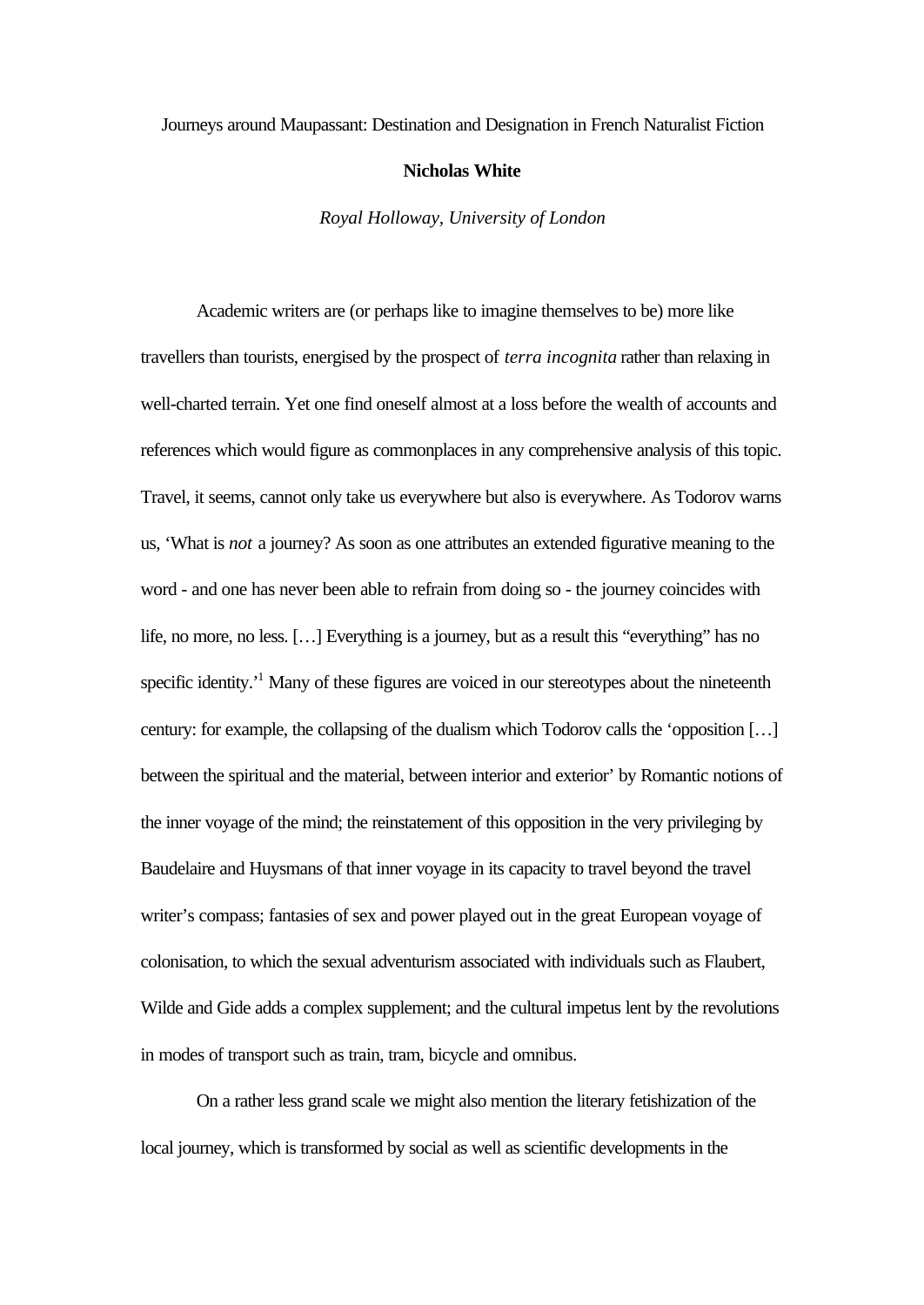nineteenth century and may take several forms: the drive in a cab through the managed parks of the city, the train journey out to the provinces, the day trip along the Seine or the Marne, or the Sunday in the country consecrated and desecrated in literary and pictorial visions of the *déjeuner sur l'herbe* (picnic lunch) scene. If the term 'local' needs a definition then it is to be found in the very failure of local journeys to live up to Todorov's definition of a travel narrative: 'A journey in France would not result in a "travel narrative". […] Such narratives [...] lack the feeling of alterity in relation to the people (and the lands) described.<sup>2</sup> Perhaps, though, a genuine sense of that alterity to which Todorov refers was still possible or locatable in late nineteenth-century France in a way that it is not today.

The very charm of alterity may produce a cynicism about the feasibility of travel accounts in general, as Maupassant suggests in his short story of 1882 *En voyage* ('On a Trip', not to be confused with the short story of the same name which appeared on exactly the same date a year later). This story, which is akin to a 'simple news item'<sup>3</sup>, tells of a young tutor who dies along with one of his pupils who has fallen into a well. But such narrative banality is presented as a test to this particular travel writer who, as we learn in the story's opening frame, is sending love letters back to his beloved from his travels which, as his 'dear friend' requests, do *not* interiorize and personalise the descriptive and anecdotal potential of travel:

You have asked me to write to you often and in particular to tell you of the things that I have seen. […] You think that with a landscape painted in a few lines and a little story told in a few sentences, the true character of a country can be given, making it alive, visible and dramatic. I shall try to fulfil your wishes. Hence I shall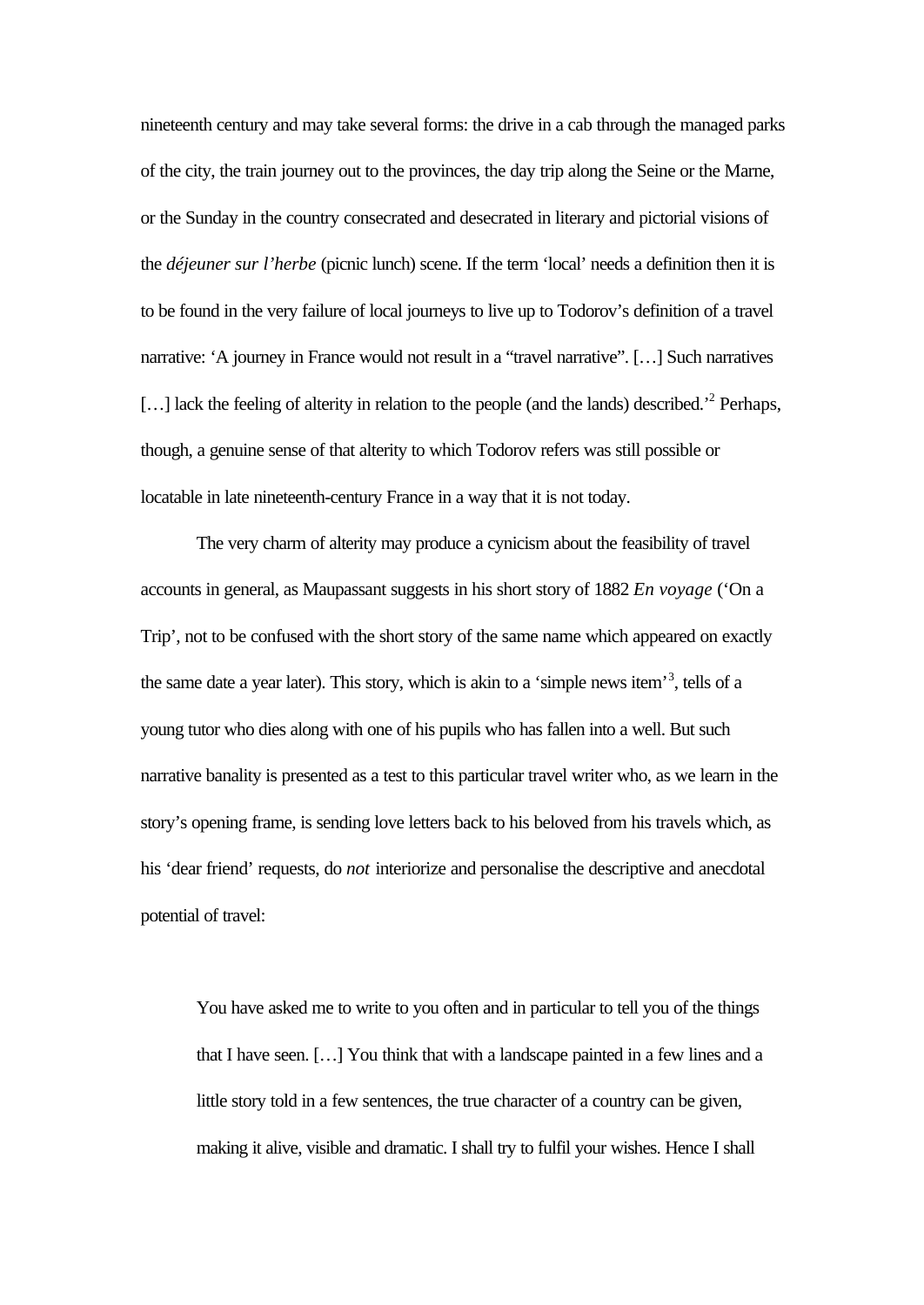send you letters from time to time where I shall talk neither of you nor me, but only of the horizon and of the men who move about there.<sup>4</sup>

The presumed intimacy of these lovers sets into particularly acute relief the difficulty in seducing any reader who is not party to these events. Neither in a sense, however, is the narrator who in turn is merely relaying a story he has been told at the very spot where these deaths occurred. What Maupassant suggests is that it is the context of the telling rather than the events themselves which are most significant, and yet his own stories are so effective at an anecdotal level and often so brief in their descriptive expressiveness, in accordance with the generic demands of short fiction:

I don't know whether my emotions should be attributed to the dramatic way in which this thing was told to me, to the mountain scene, or to the contrast between on the one hand the joy of the sun and flowers and on the other this black and deadly hole, but my heart was wrenched and all my nerves were shaken by this narrative which might not appear to you to be so terribly poignant as you read it in your room without seeing the setting for this drama.<sup>5</sup>

However, perhaps these very doubts exhibit a naïve phenomenology of presence. In *Bel-Ami* it is not the ex-soldier Georges Duroy who writes *Les Mémoires d'un chasseur d'Afrique* (Memoirs of an African Hunter) but his future wife Madeleine Forestier, which may confirm our suspicion that travel writing is more a matter of writing than of travel. For at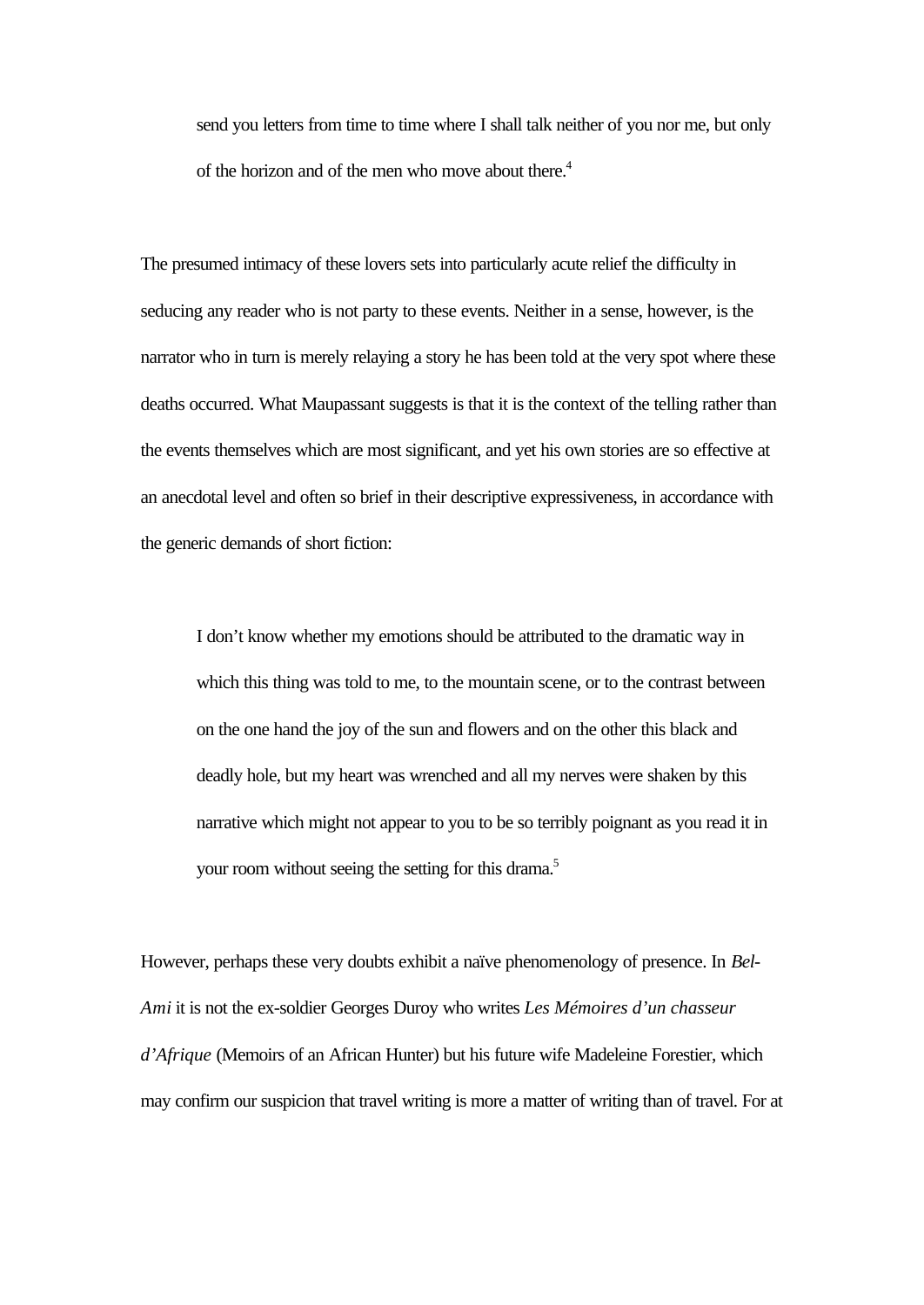the most banal level, travel writing dramatises the challenge to imaginative writing to take the reader where they have not been, to bring to life both signs and signposts.

So our need for caution in using notions of travel is considerable, and yet as ever we are in critical terms both condemned and liberated to play through the figures of a century where

travel is a metaphor that […] became an ontological discourse central to the relations between Self and Other, between different forms of alterity, between nationalisms, women, races, and classes. […] Whether travel is a metaphor of exile, mobility, difference, modernity, or hybridity, it suggests the particular ways in which knowledge of a Self, society and nation was, and is, within European and North American culture, to be understood and obtained.<sup>6</sup>

This ideological self-awareness is a way of dealing with what we could term Todorov's temptation, the temptation of a metaphoricity which in literary analysis can almost conflate the journey of writing and the writing of journeys. Indeed, perhaps this self-awareness is the best that we can hope for.

To refer to fictionalised journeys rather than travel writing as such is not to read without a sense of the infiltration which existed between the two in the nineteenth century and which cultural analysis can uncover. Zola's *L'Assommoir* offers a prime example of the 'foreignness' to be found at the heart of a geographically and socially segregated city. This version of Paris beyond the tourist trail offered for contemporary readers a defamiliarization so effective that the *langue du peuple* it transcribes was experienced by many critics as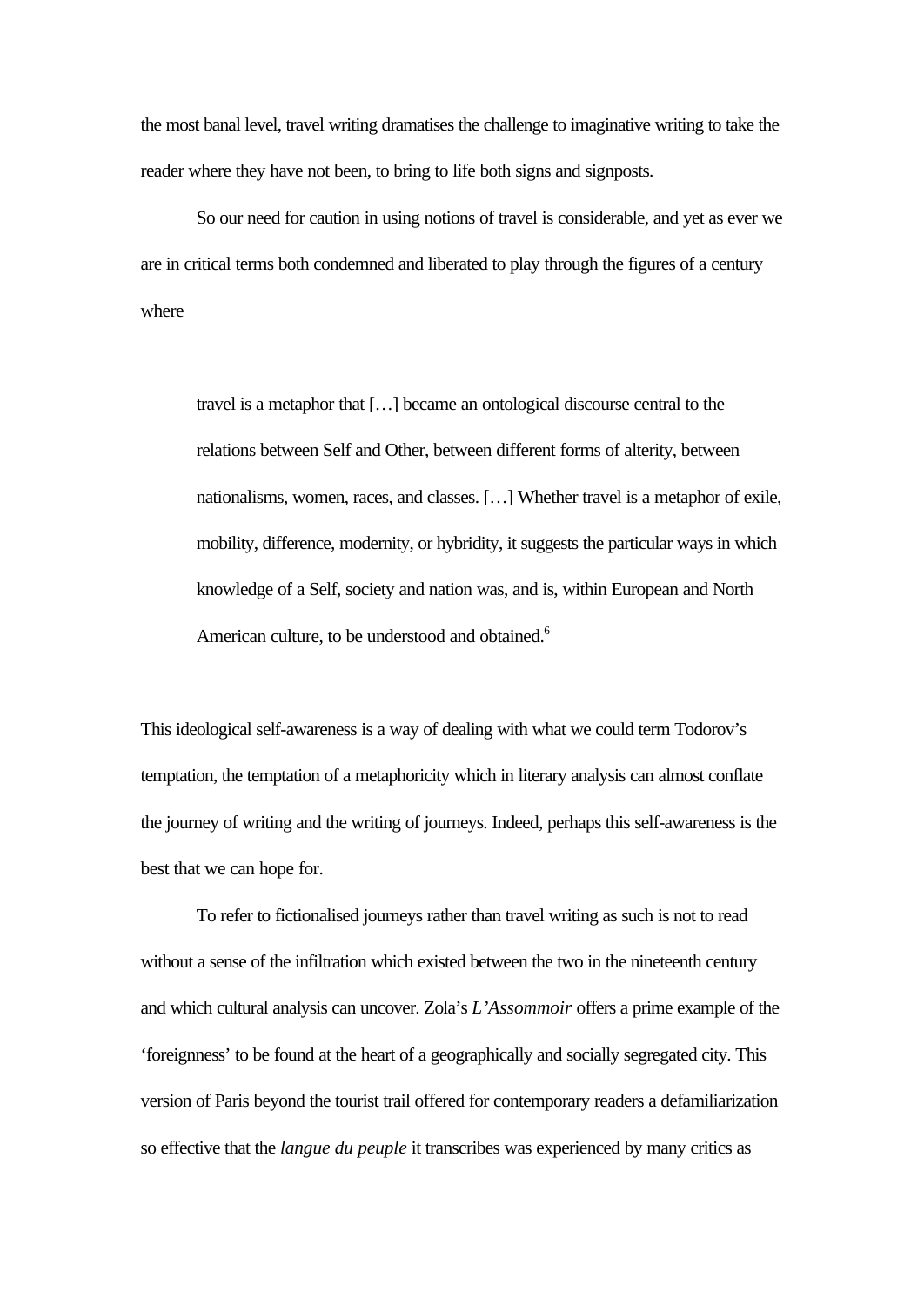virtually a foreign language. When the characters from the Goutte-d'Or district do venture onto the tourist trail after the wedding of Coupeau and Gervaise, Madinier leads (or rather misleads) the wedding guests to the Vendôme column which offers views towards the Panthéon, Notre-Dame and the Tour Saint-Jacques. The full irony of this ill-conceived city tour only becomes clear if we look at an edition from the Second Empire of Karl Baedeker's guide to Paris (and therefore prior to the pulling down of the column attributed to Gustave Courbet which took place on 16 May 1871 just days before the entry of the Versailles troops into Paris). For Baedeker warns that

the column may be ascended by means of a dark staircase (open from 10 a.m. to 6 p.m.). The custodian (fee 50 cent.) provides the visitor with a lantern. The view from the summit is, however, inferior to those from the Tour St. Jacques, Notre-Dame, the Panthéon and the Arc de l'Etoile.<sup>7</sup>

So, far from being offered an emblematic fantasy of panoramic authority, Madinier's guests are led to a point from which they can only gaze longingly at other landmarks where a genuinely panoramic view would be possible.

Even more ironically, the very role of the guide offers a metaphor of how a Realist or Naturalist narrator leads his reader around a certain novelistic universe. As Roland Barthes suggests, the verb which best describes the activities of such a narrator (or such a guide) is *désigner*, the tourists' verb par excellence, namely 'to point'. Such a masterful role bears comparison with those texts (guidebooks such as Baedeker's) which offer a reader a comprehensive social and cultural map by which he or she may follow a particular *parcours*.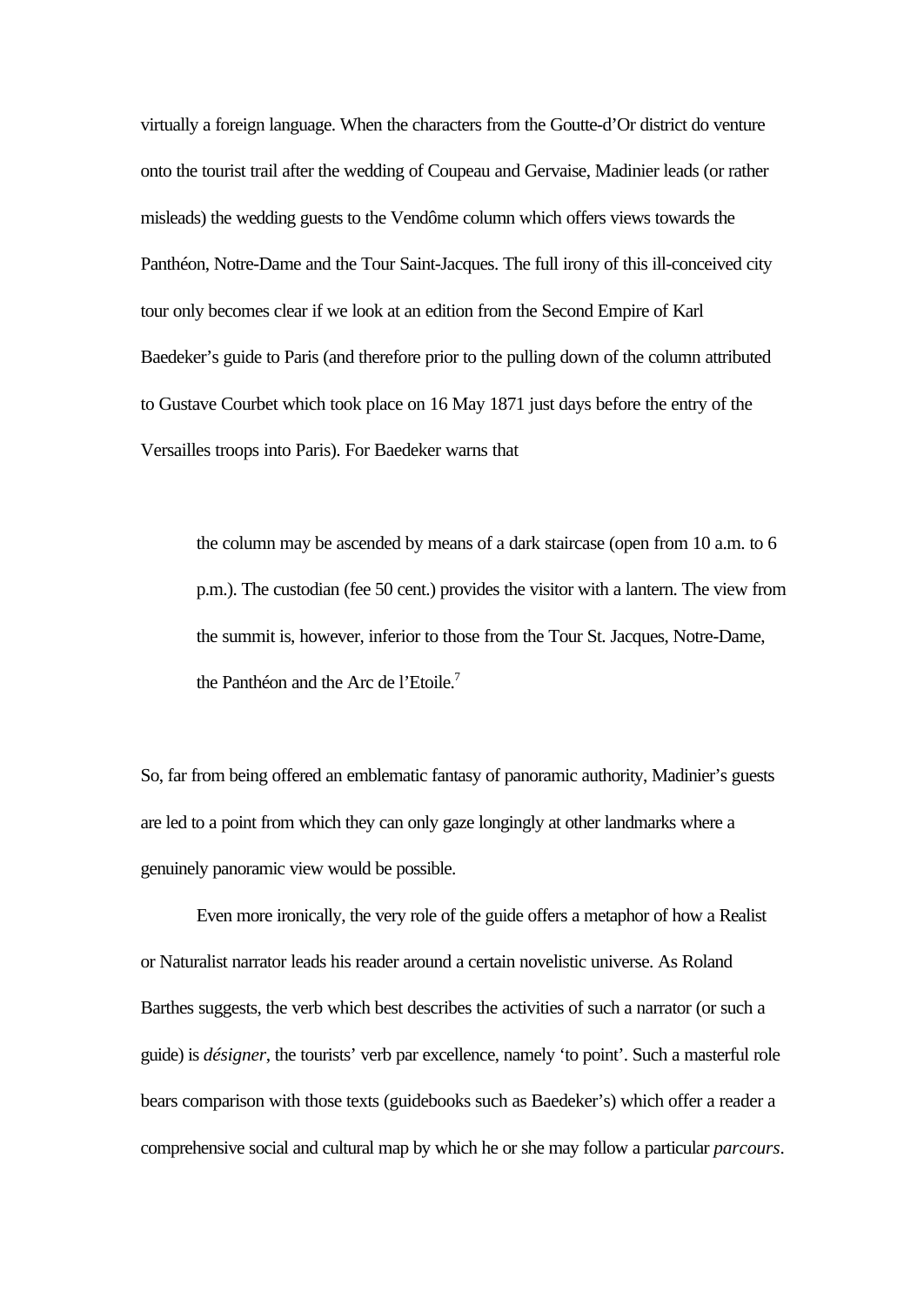Both these literary narratives and guidebooks (particularly in the series format made famous by publishers such as Baedeker and Murray) share that epistemological fantasy of total knowledge which we find in the encyclopaedic projects of Larousse, Littré, Zola and the rest. As the narrator of *Notes d'un voyageur* ('A Traveller's Notes') points out when he plans to take a balloon ride over Nice: 'When you visit, you must visit everything.'<sup>8</sup> It says much of Maupassant's suspicion of this kind of Zolaesque panorama that the trip proves to be a catastrophe as the balloon cannot even take off!

The referential function of the guidebook in which details and prescriptions point to places and things we might visit is undercut by a Decadent aesthetic in which it is words and their connotations (and thus yet more images) which are themselves the purveyors of pleasure. As des Esseintes says in what is perhaps *the* anti-travel narrative of the *fin de siècle*, *A Rebours*, when his plan to visit London is aborted in the English-style restaurant he finds in Paris, 'Why move when one can travel so magnificently in a chair?'<sup>9</sup> This is why it is important not to conflate Decadent evocations of exoticism with travel narratives of a less disingenuous kind. For in Realist and Naturalist accounts, this fetishization of maps (and other sign systems) is represented as a form of delirium, firstly, the delirium of desire, as Emma Bovary's finger famously follows itineraries around Paris on the map she buys, though she can only envy Léon as he plans to move to the capital. When her greyhound disappears, Lheureux comforts her with tales of dogs returning home, one making it all the way from Constantinople to Paris. The discomfort of irony is that Emma cannot even get there from Yonville. In the Comices agricoles scene the aptly named Lieuvain uses the image of the nation as a body to map out the growing freedom of travel: 'If […] I cast a glance over the current situation in our fine country, what do I see? […] New means of communication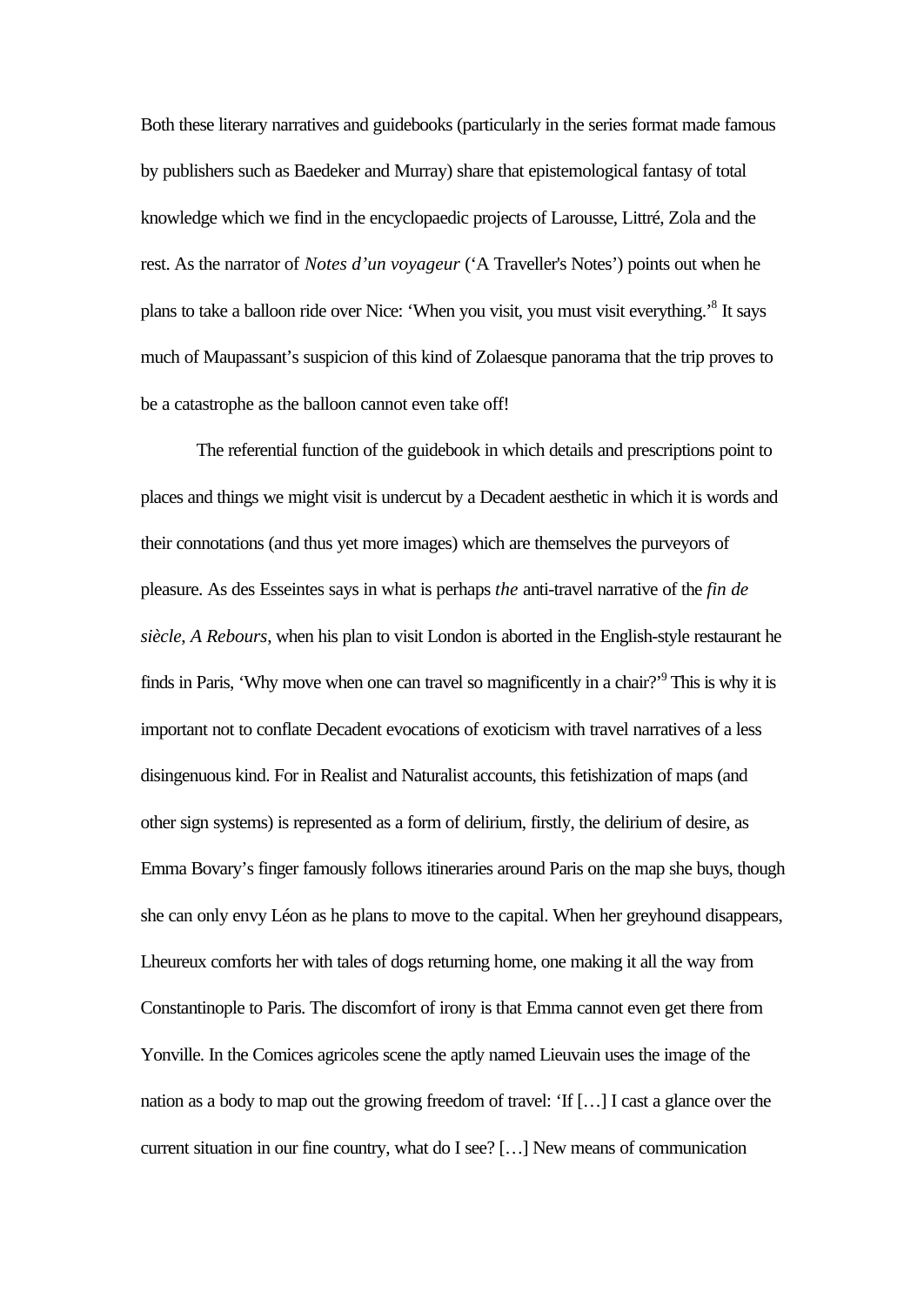everywhere, like so many new arteries in the body of the State, are establishing new links; [...] at last France can breathe!...'<sup>10</sup> Emma can only compete with this liberation of the public (and by implication male) citizen by looking for a particular type of 'rapport nouveau' to free her from the stultifying constriction which means that she will not actually be able to travel to the Paris of her dreams. This is one reason why she is so disappointed not to have a son. For Emma imagines how, by breaking the mimesis of the reproduction of the mother in the figure of her daughter, she might have escaped from what we might term the tyranny of metaphor, which cuts her off from the desirous realm of male adventure in the public sphere.

In another sense too map reading seems to be close to madness. At the end of chapter 5 of Hennique's *L'Accident de Monsieur Hébert* (Monsieur Hébert's Accident) the adulteress Gabrielle visits a friend after learning to her horror that her husband, Hébert, and her lover, Ventujol, were at school together. When she arrives at the home of one of Jancourt's cousins in order to establish an alibi, she finds that one colonel Thuilier is already there. Injured in 1870 and referred to as 'the madman', he explains how he plans to destroy Germany. The madness of desire is replaced here by madness alone, for the colonel exclaims, 'I would take a pair of scissors […] and eliminate Prussia and its allies from all the maps of Europe.'<sup>11</sup> According to the mimetic code, madness might thus be defined as a state in which the world of signs usurps the real world, and this is the position in which *revanchiste* France finds itself, as the semiotics of the map displace geographical reality within Thuilier's delirious imagination.

It could of course be argued that the notion of travel offers a useful way of thinking about the ways in which language maps. One of the most emblematic of novelistic journeys is that which takes the hero of the French *Bildungsroman* to Paris, and in this as in so much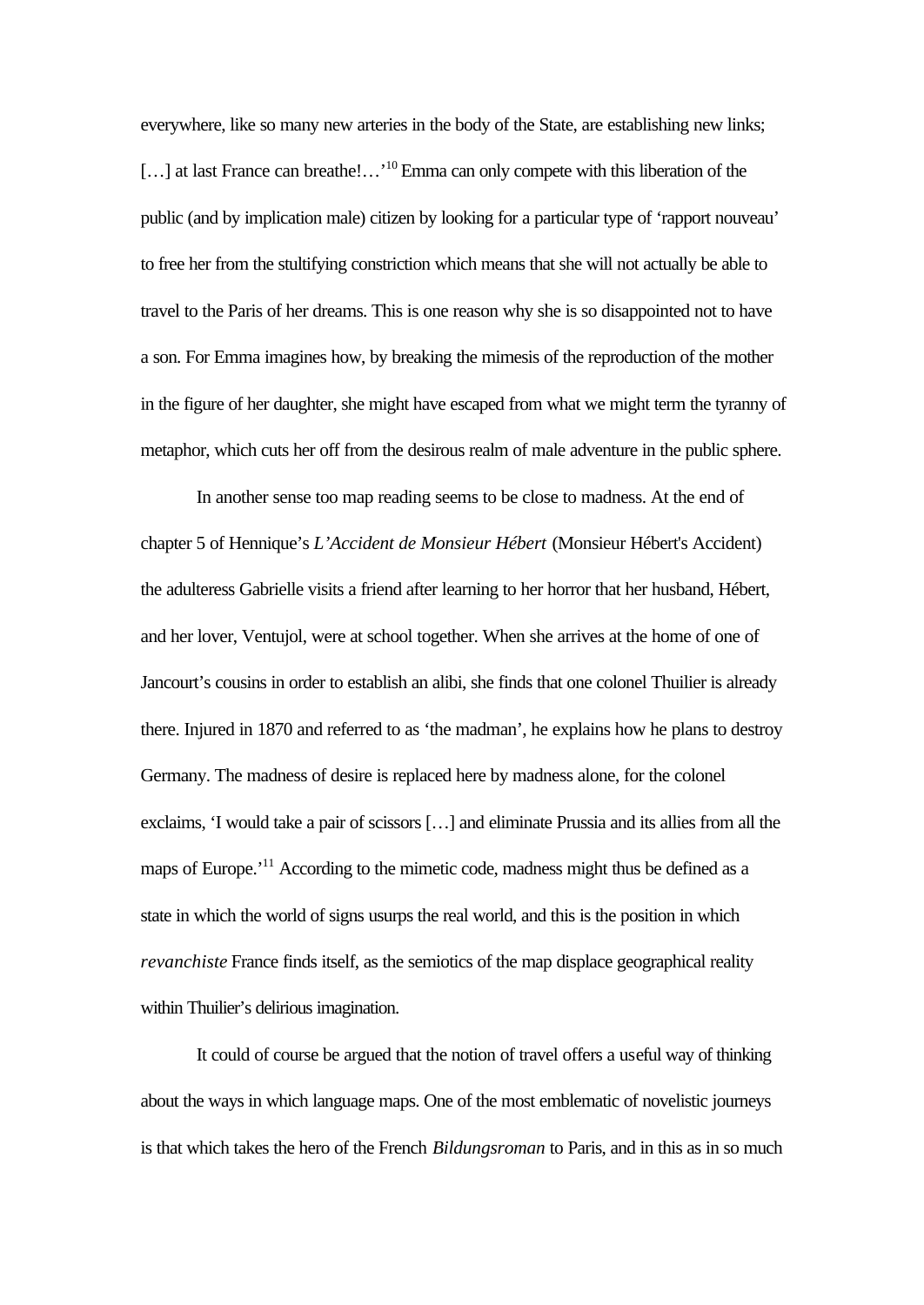else, Zola's tale of a bourgeois Don Giovanni, *Pot-Bouille* (Pot Luck), offers an ironic gloss on the literary model. For on the first page Octave makes his way to Paris only to be taken by his driver to the wrong address, the passage Choiseul instead of the rue de Choiseul where his tale unfolds. So travel and arrival are, at least for the *parvenu*, a matter of vectorisation and linguistic address. Failing as much as he succeeds as a Don Giovanni, Octave will fulfil his Lacanian destiny and consistently miss his aim only to achieve his goal. The fact that we might find it almost impossible to resist the metaphorical potential of travel is particularly ironic in that metaphor itself is, as its etymology suggests, a matter of change, pursuit and displacement in which 'a name or descriptive term is transferred to some object, different from, but analogous to, that to which it is properly applicable'.<sup>12</sup> But as Warren and Wellek observe, metaphor is not just a way of travelling to some 'improper' place, as critics are wont to say, or of making a name scandalous, but also a way of staying close by the thing which we cannot resist naming and renaming over and over again. In their terms, 'we metaphorise also what we love, what we want to linger over, and contemplate.' This too should be borne in mind when we recall that travel narratives (and travels in narrative) are so often journeys of desire, usually of a transgressive variety.

In fact the emotions of fear and uneasiness characterise much of the travel in nineteenth-century fiction, not least because of the tense interplay of private and public scenarios which protagonists experience in trains and coaches, in other words where they travel in a carriage. Precisely because someone is driving you in these modes of transport, it is possible to have blinds lowered or curtains drawn, and this makes the carriage a potentially louche location (infamously for Emma and Léon of course). László Tarr's history of the carriage portrays that louche quality of what he calls one of 'the most evocative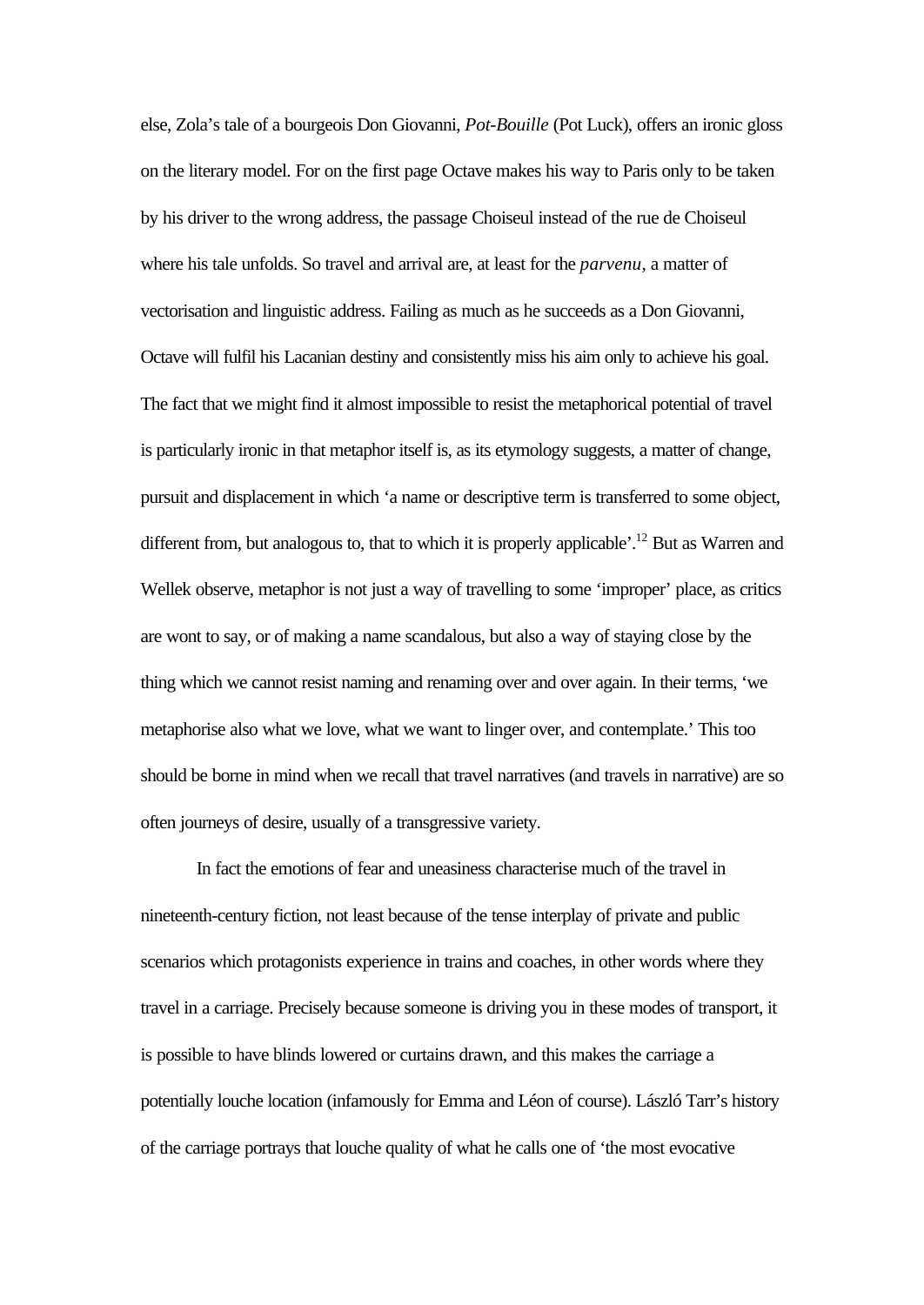symbols of the nineteenth century<sup>13</sup>, the *fiacre* or hired cab which can be contrasted with privately-owned and owner-driven *cabriolets*. The *fiacre* embodied what we might call the urban *imprévu*, the unexpected or implausible element which mimetic plots both need and need to master, offering to those who hail it down the aura of a distinctly low-life plot. In Tarr's words, 'The cracking joints of the old boxes cautioned the prospective passenger from afar against availing himself of this means of transport, and the unanalysable suspicious smell that struck him on opening the door of such a vehicle only added to his doubts.' Notwithstanding the heavily tinted glass of certain limousines, the modern automobile may be an individual form of transport but it does not usually offer such privacy because, as its name suggests, we drive ourselves and therefore need to be able to see out of the window! Hence the opening line of Christian Gailly's recent novel, *Les Évadés* (The Escapees), 'Hardly anything much ever happens in a car. In fact nothing ever happens and this is quite right. Cars are there to make a link between what has happened and what will be transacted. In a sense nothing is more novelistic.<sup>'14</sup>

Even within the carriage, however, the private arena is often not quite private enough, hence the embarrassment (as well as the titillating danger) of that set sex scene on the honeymoon journey, which is reworked in Maupassant's *Bel-Ami* when Georges takes his new wife, Madeleine, on the train to Rouen to meet his parents. We see far more of this conjugal coupling than we do of the adulterous coupling of Emma and Léon in the *fiacre*. Following a civil ceremony they take the 18.30 out of the Gare Saint-Lazare, only to be confronted suddenly with the enforced intimacy of the carriage. Georges tries to break the ice, but the experienced widow warns him that 'kissing in a carriage is pointless'.<sup>15</sup>With the train rising and swaying as it speeds along in this innuendo-laden scene, the reader should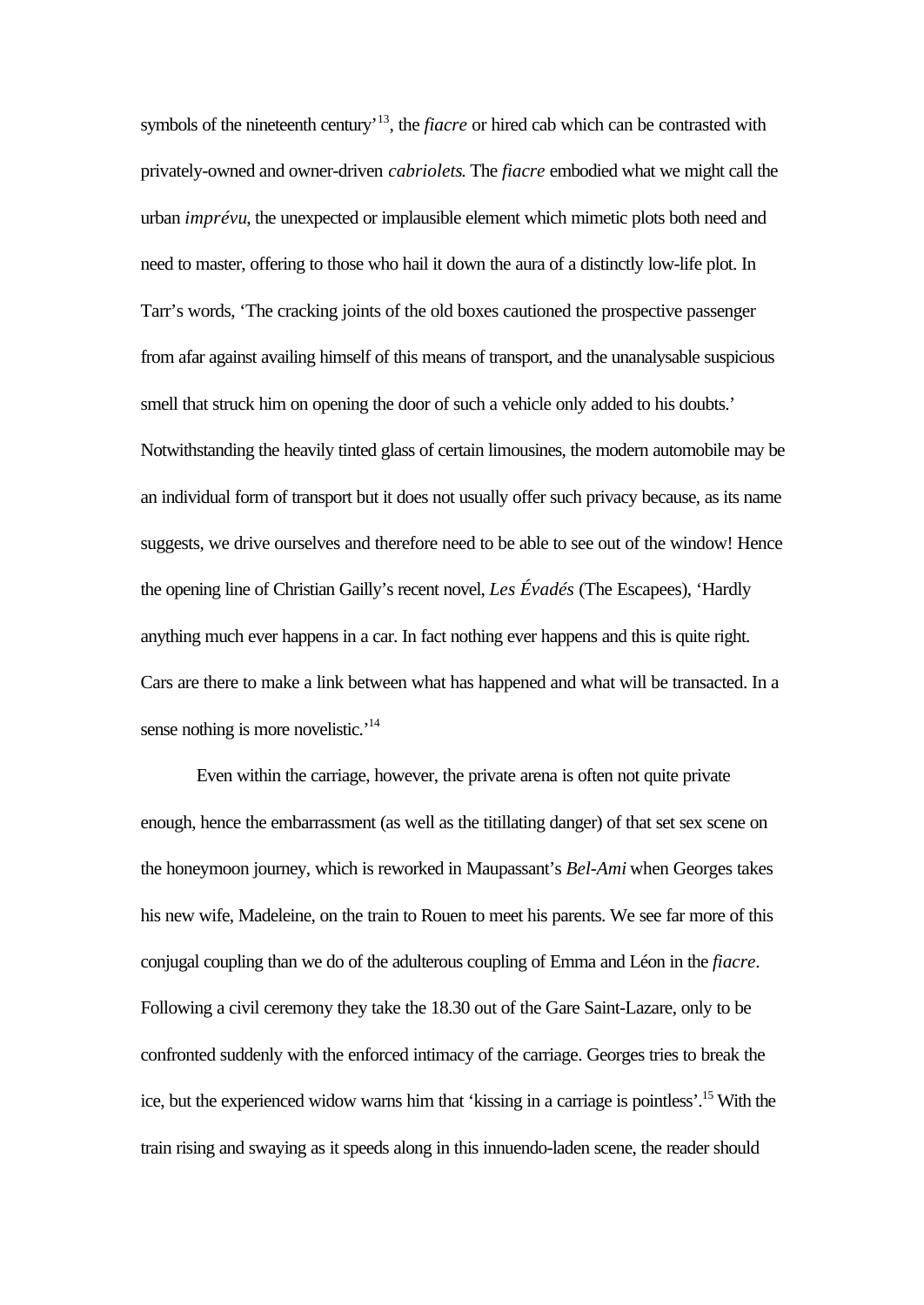realise that Georges's problem in seduction is one of timing and rhythm: 'Georges was still holding her hand, wondering and worrying quite how he would reach the caressing stage. [...] He feared that she would think him stupid, too shy or too brutal, too slow or too quick.' He wonders to himself, 'I am stupid. I should go quicker than this.' In spite of her warning against the prematurely harvested pleasures of 'le blé en herbe' (or wheat in the blade...), Madeleine finally yields to her husband's desires: 'There was a very long kiss, silent and deep, then a sudden movement, a mad embrace, a brief breathless struggle, and a violent, clumsy mating. Then they remained in each other's arms, both a little disappointed, yet tired and gentle.' They spend the rest of the journey 'happy to feel so close, in the growing expectation of a more intimate and free embrace', and it is only after their first night together in a hotel in Rouen that he can awake with the joyful enthusiasm of a happy man who has just found a treasure trove, and his wife is permitted a confident and satisfied smile.

Attempts to domesticate the space of the carriage are also problematic, as the narrator of Maupassant's *Notes d'un voyageur* complains: 'I know of nothing more common, vulgar, unseemly and poorly bought up than eating in a carriage where there are other travellers.'<sup>16</sup> Though the space is public, we are tempted to try and make it private, but the fantasy of mobile comforts will not quite hold. Overestimating (or ignoring) the extent of privacy leads to Denise's embarrassment in the *fiacres* taken both to and from the Gare de Vincennes in chapter 5 of Zola's *Au Bonheur des dames* (*The Ladies' Paradise*), firstly when Pauline offers her lover 'a big kiss on the lips' and then when Denise is amazed to learn that Pauline will be spending the night with her lover rather than returning to the dormitory above the department store.<sup>17</sup> The narrator reminds us in that opening boat trip in *L'Education sentimentale* (*Sentimental Education*) that 'people were used to dressing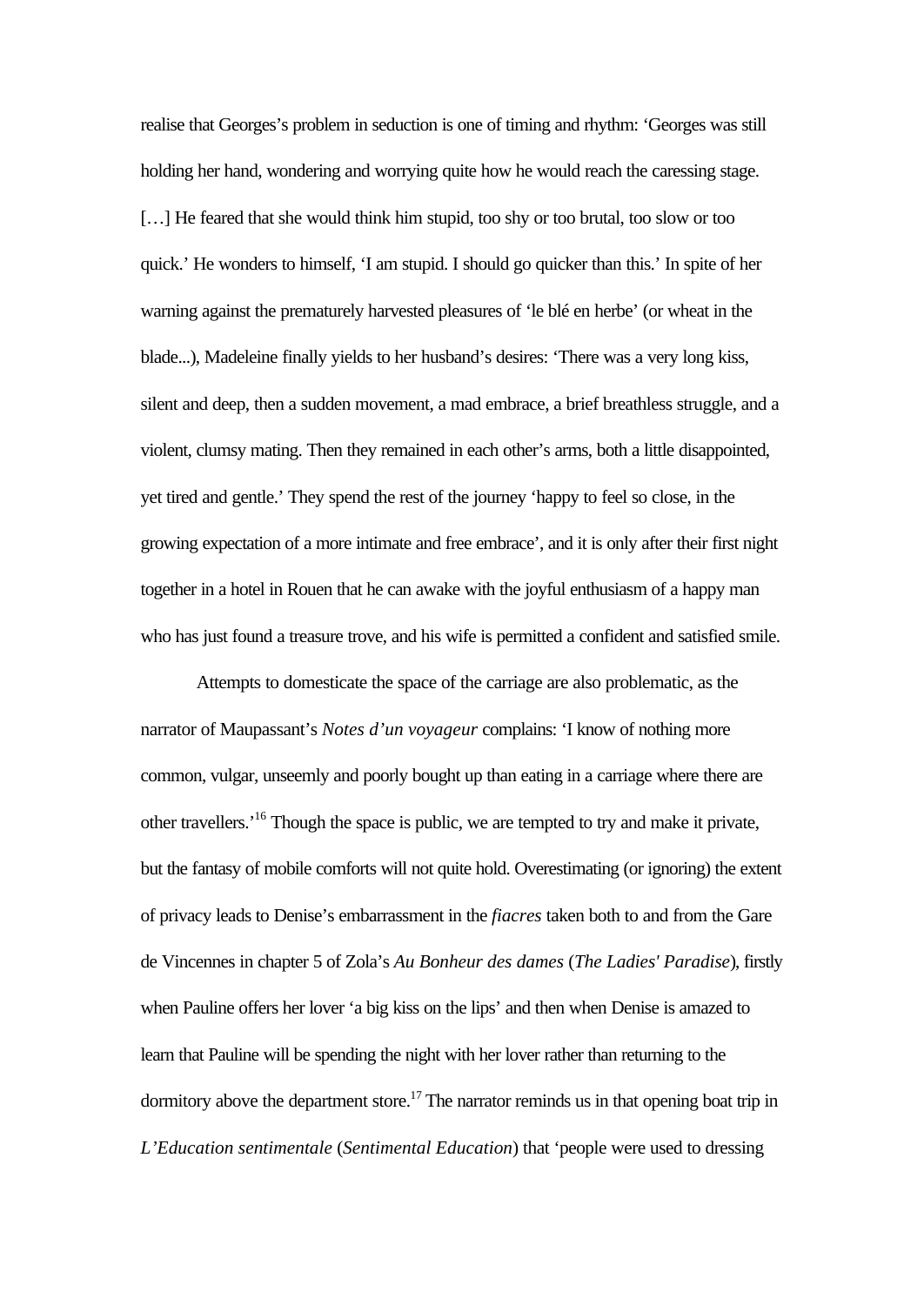shabbily on trips',<sup>18</sup> at odds no doubt with the proletarian desire to wear one's Sunday best which we see when Zola's Pauline dresses up in her 'revenge on the working week' to take the heroine Denise on the train to Joinville.<sup>19</sup> Finally, it would be possible to view the history of twentieth-century innovations in travel and its advertising in terms of an effort to calm the nineteenth-century bourgeois imagination about the dangers of travel. In a yet further stage in modern alternative tourism, though, people now exercise the luxury of doing without luxury, because, in Bruce Chatwin's words, 'luxury hampers mobility'.<sup>20</sup>

## **NOTES**

1. Tzvetan Todorov, 'The Journey and its Narratives', in *Transports: Travel, Pleasure, and Imaginative Geography, 1600-1830*, ed. by Chloe Chard and Helen Langdon (New Haven, Yale University Press, 1996), pp.287-296 (pp.287, 288).

2. Ibid., p.293.

3. Guy de Maupassant, *En voyage*(1882), in his *Contes et nouvelles*, 2 vols., ed. by L. Forestier (Paris, Gallimard, 1974), I, p.431. This and all subsequent translations from French are my own.

4. Ibid., p.431: 'Vous m'avez demandé de vous écrire souvent et de vous raconter surtout des choses que j'aurai vues. […] Avec un paysage brossé en quelques lignes, et une petite histoire dite en quelques phrases, on peut donner, croyez-vous, le vrai caractère d'un pays, le faire vivant, visible, dramatique. J'essayerai, selon votre désir. Je vous enverrai donc, de temps en temps, des lettres où je ne parlerai ni de vous ni de moi, mais seulement de l'horizon et des hommes qui s'y meuvent.'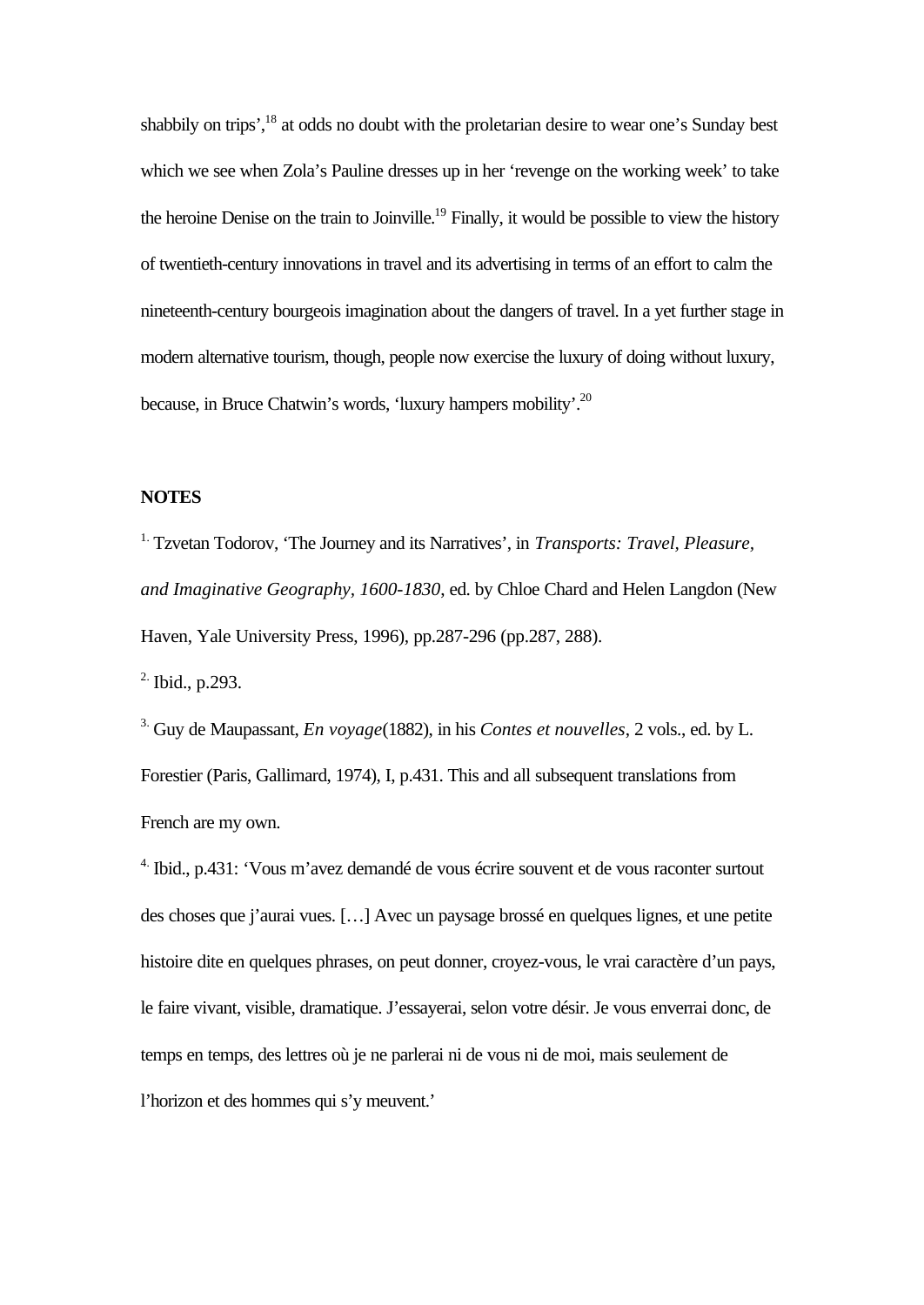5. Ibid., p.433: 'Je ne sais s'il faut attribuer mon émotion à la manière dramatique dont la chose me fut dite, au décor des montagnes, au contraste de cette joie du soleil et des fleurs avec le trou noir et meurtrier, mais j'eus le coeur tordu, tous les nerfs secoués par ce récit qui, peut-être, ne vous paraîtra point si terriblement poignant en le lisant dans votre chambre sans avoir sous les yeux le paysage du drame.'

6. Inderpal Grewal, *Home and Harem: Nation, Gender, Empire, and the Cultures of Travel* (London, Leicester University Press, 1996; first published by Duke University Press), p.4.

7. K. Baedeker, *Paris, including Routes from London to Paris and from Paris to the Rhine and Switzerland* (Coblenz, Karl Baedeker, 1865), pp.37-38.

8. Guy de Maupassant, *Notes d'un voyageur*, in his *Contes et nouvelles*, I, p.1176: 'il faut, quand on visite, visiter tout.'

9. Joris-Karl Huysmans, *A Rebours*, ed. M.Fumaroli (Paris, Gallimard (Folio), 1977), p.254 : 'A quoi bon bouger, quand on peut voyager si magnifiquement sur une chaise?' <sup>10.</sup> Gustave Flaubert, *Madame Bovary*, ed. by C.Gothot-Mersch (Paris, Classiques Garnier, 1971), p.146: 'Si […] je reporte mes yeux sur la situation actuelle de notre belle patrie : qu'y vois-je? […] Partout des voies nouvelles de communication, comme autant d'artères nouvelles dans le corps de l'État, y établissent des rapports nouveaux; […] enfin la France respire!…'

11. Léon Hennique, *L'Accident de Monsieur Hébert* (Paris, Charpentier, 1884), p.106: 'Je prendrais une paire de ciseaux […] et j'éliminerais la Prusse et ses alliés de toutes les cartes d'Europe.'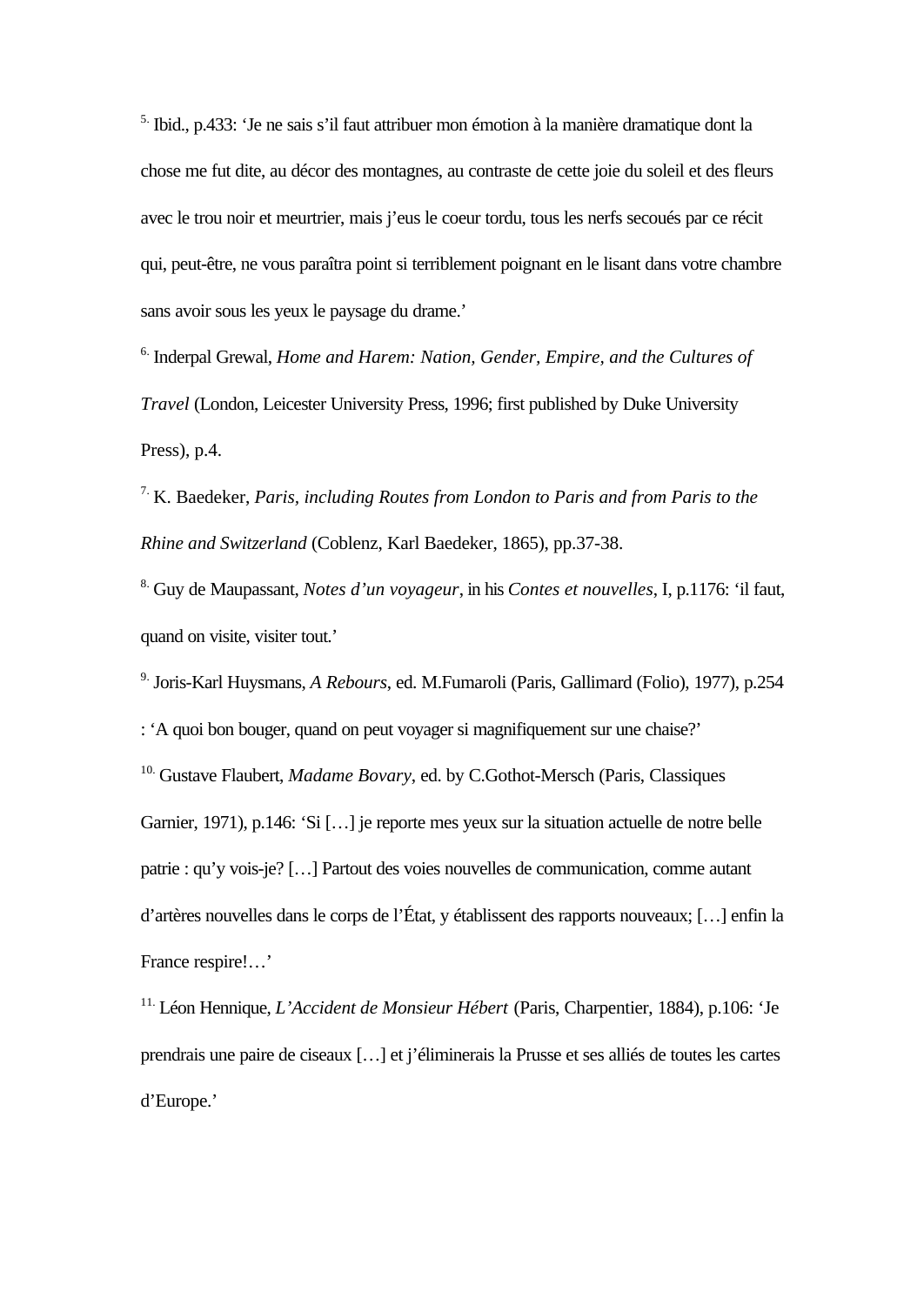<sup>12.</sup> René Warren and Austin Wellek, *Theory of Literature*, 3<sup>rd</sup> ed. (New York, Harcourt, Brace and World, 1956), p.197.

13. László Tarr, *The History of the Carriage*, trans. E. Hoch (London, Vision, 1969), pp.287, 288.

14. Christian Gailly, *Les Évadés* (Paris, Minuit, 1997), p.9: 'Il se passe rarement grandchose dans une voiture. A vrai dire jamais rien et c'est très bien. Les voitures sont là pour faire le lien entre ce qui s'est passé et ce qui va se faire passer. En un sens rien n'est plus romanesque.'

15. Guy de Maupassant, *Bel-Ami* in *Romans*, ed. L.Forestier (Paris, Gallimard, 1987), pp.349-354: 'Les baisers en wagon ne valent rien'; 'Il tenait toujours sa main, se demandant avec inquiétude par quelle transition il arriverait aux caresses. […] Il avait peur de lui sembler niais, trop timide ou trop brutal, trop lent ou trop prompt'; 'Je suis stupide. Je devrais aller plus vite que ça'; 'Ce fut un très long baiser, muet et profond, puis un sursaut, une brusque et folle étreinte, une courte lutte essoufflée, un accouplement violent et maladroit. Puis ils restèrent aux bras l'un de l'autre, un peu déçus tous deux, las et tendres encore.'

16. *Notes d'un voyageur*, p.1174: 'Je ne sais rien de plus commun, de plus grossier, de plus inconvenant, de plus mal appris que de manger dans un wagon où se trouvent d'autres voyageurs.'

17. Emile Zola, *Au Bonheur des dames* in vol. III of *Les Rougon-Macquart*, 5 vols., ed. H.Mitterand (Paris, Gallimard, 1960-67), pp.522 ('un gros baiser sur les lèvres'), 531. 18. Gustave Flaubert, *L'Education sentimentale*, ed. C.Gothot-Mersch (Paris, GF Flammarion, 1985), p.50: 'on avait coutume alors de se vêtir sordidement en voyage'.